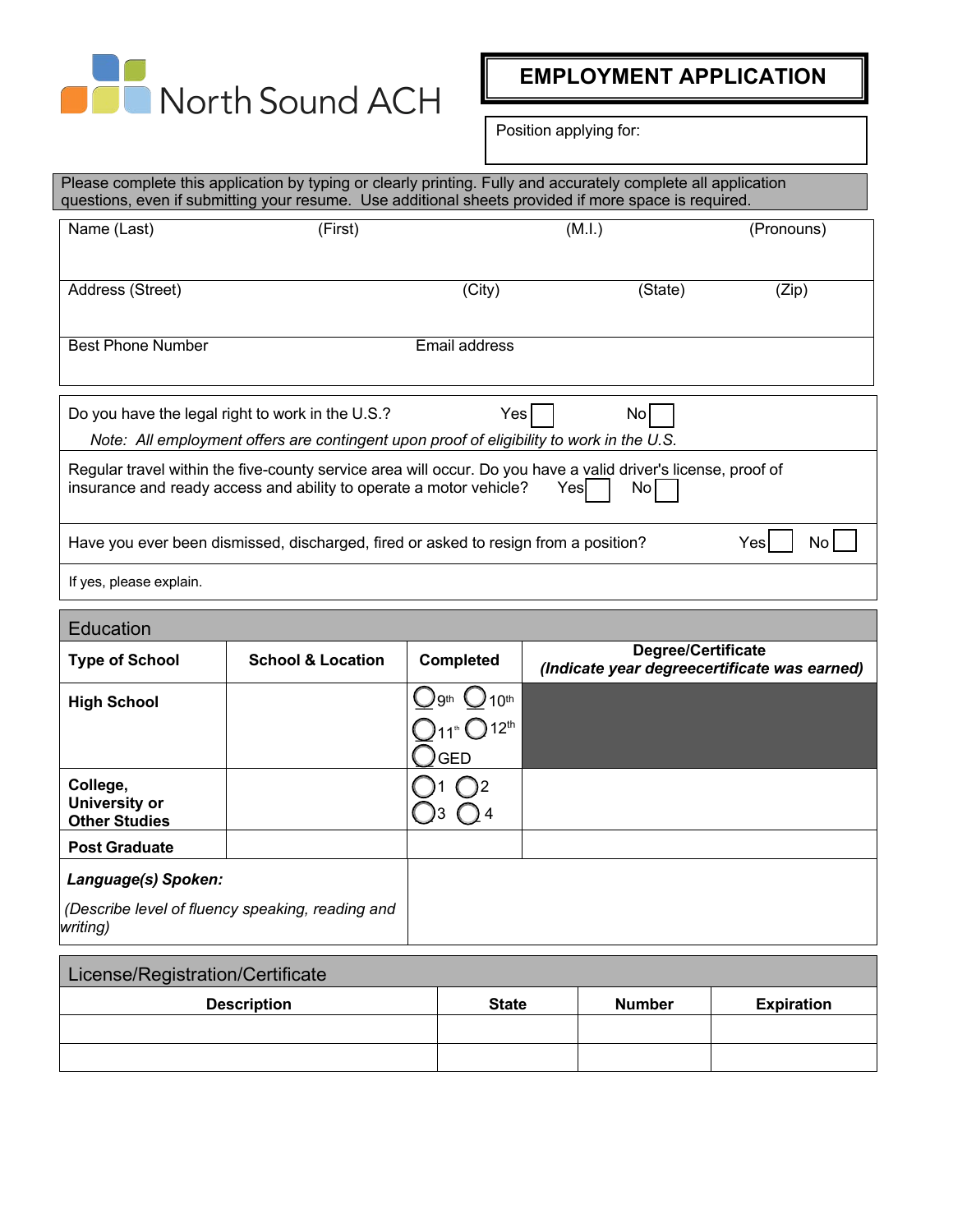## Work History

*Begin with your most recent experience.* List all jobs separately (including military) and identify gaps in employment.

## A résumé will not substitute for the information required in this section. Résumés may be attached, but do **not write "See Résumé" in lieu of completing the application.**

If employment was under different name, indicate name used:

| FROM:                         | TITLE:                 | <b>CURRENT OR MOST</b>  |
|-------------------------------|------------------------|-------------------------|
|                               |                        |                         |
|                               |                        | <b>RECENT EMPLOYER:</b> |
| TO:                           | <b>PRIMARY DUTIES:</b> |                         |
|                               |                        |                         |
|                               |                        |                         |
| HOURS / WEEK:                 |                        |                         |
|                               |                        |                         |
|                               |                        | ADDRESS:                |
|                               |                        |                         |
| SUPERVISOR:                   |                        |                         |
|                               |                        |                         |
|                               |                        |                         |
|                               |                        |                         |
| <b>REASON FOR LEAVING:</b>    |                        |                         |
|                               |                        |                         |
|                               |                        |                         |
|                               |                        |                         |
|                               |                        |                         |
|                               |                        |                         |
|                               |                        |                         |
| MAY WE CONTACT THIS EMPLOYER? |                        | SUPERVISOR'S PHONE #:   |
| Yes<br>No                     |                        |                         |
|                               |                        |                         |

| FROM:                         | TITLE:          | <b>EMPLOYER:</b>      |
|-------------------------------|-----------------|-----------------------|
|                               |                 |                       |
|                               |                 |                       |
| TO:                           | PRIMARY DUTIES: |                       |
|                               |                 |                       |
| HOURS / WEEK:                 |                 |                       |
|                               |                 | ADDRESS:              |
|                               |                 |                       |
| SUPERVISOR:                   |                 |                       |
|                               |                 |                       |
|                               |                 |                       |
| <b>REASON FOR LEAVING:</b>    |                 |                       |
|                               |                 |                       |
|                               |                 |                       |
|                               |                 |                       |
|                               |                 |                       |
| MAY WE CONTACT THIS EMPLOYER? |                 | SUPERVISOR'S PHONE #: |
| Yes<br>No                     |                 |                       |
|                               |                 |                       |

| FROM:                         | TITLE:          | <b>EMPLOYER:</b>      |
|-------------------------------|-----------------|-----------------------|
|                               |                 |                       |
|                               |                 |                       |
| TO:                           | PRIMARY DUTIES: |                       |
|                               |                 |                       |
|                               |                 |                       |
| HOURS / WEEK:                 |                 |                       |
|                               |                 |                       |
|                               |                 | ADDRESS:              |
|                               |                 |                       |
| SUPERVISOR:                   |                 |                       |
|                               |                 |                       |
|                               |                 |                       |
|                               |                 |                       |
| <b>REASON FOR LEAVING:</b>    |                 |                       |
|                               |                 |                       |
|                               |                 |                       |
|                               |                 |                       |
|                               |                 |                       |
|                               |                 |                       |
| MAY WE CONTACT THIS EMPLOYER? |                 | SUPERVISOR'S PHONE #: |
|                               |                 |                       |
| Yes<br>No                     |                 |                       |
|                               |                 |                       |
|                               |                 |                       |